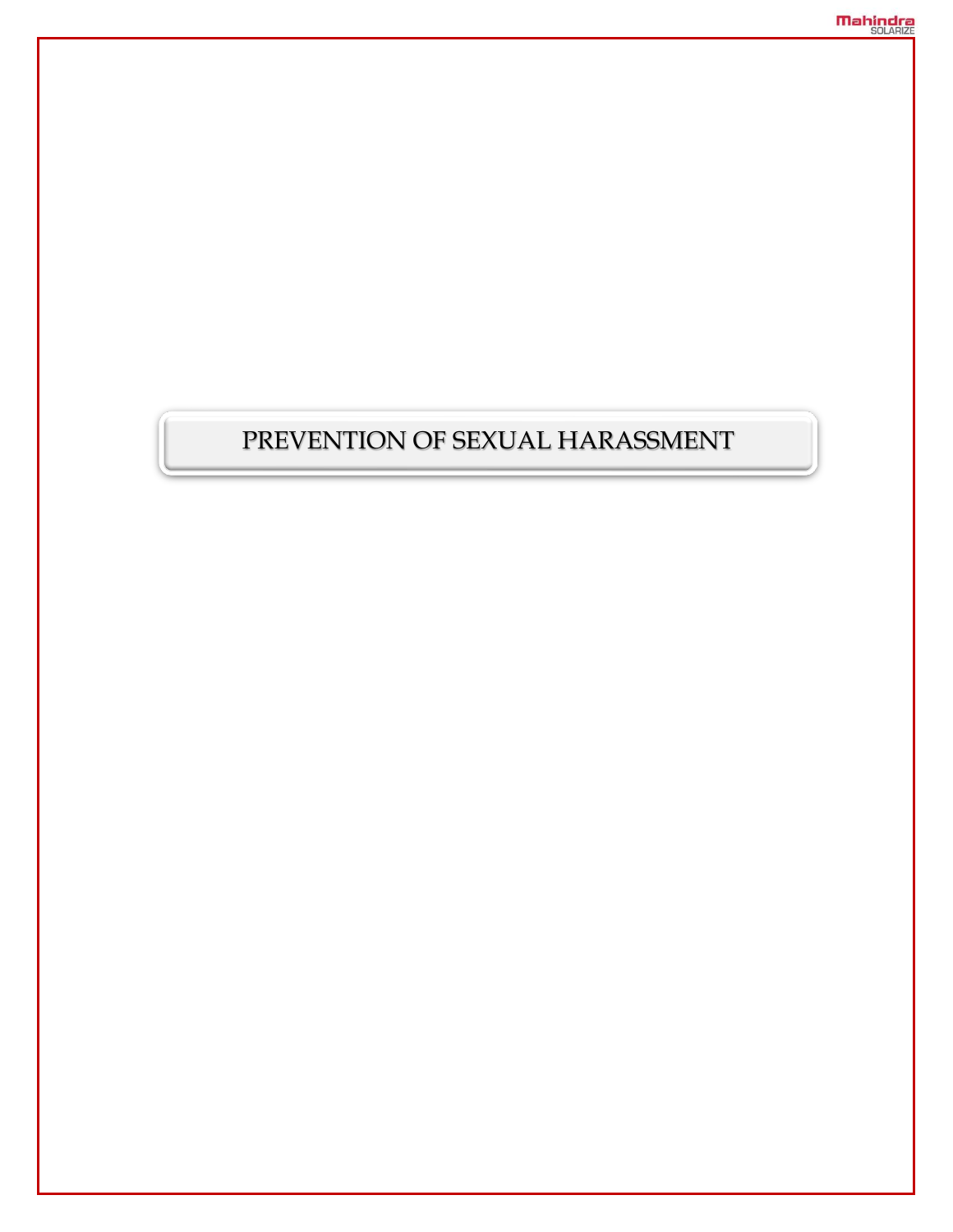# **CORPORATE POLICY ON PREVENTION OF SEXUAL HARASSMENT**

# **Objective**

As an organization we are committed to ensuring that the work environment at all our locations is conducive to fair, safe and harmonious relations between employees. Discrimination of any kind is strictly prohibited. Sexual harassment at the workplace is a form of discrimination and misconduct and is therefore regarded as unacceptable.

The aim of this policy is to prevent and redress sexual harassment, and to enforce strong disciplinary action in face of any such occurrence, thereby enabling employees to deliver their best at work without fear of discrimination and prejudice of any kind.



# **Scope of this Policy**

- This policy applies to all employees (men and women) who are employed with the company including but not limited to contractual or temporary employees.
- All individuals (male or female) who visit the premises of the company for any purpose such as customers, visitors, etc.
- The policy will extend to all locations of the company. The possible locations could be:
	- o Any business location of the company
	- o Any external location visited by the employee due to or during the course of employment with the company, such as business locations of other organizations/entities, guest houses, hotels, etc. or;
	- o Any mode of transport provided by the company (or a representative of the company) to an employee for undertaking a journey to and from the locations mentioned above.

# **Definition of Issue**

A broad definition of sexual harassment consists of any unwelcome physical, verbal or non-verbal conduct of unnecessary, improper or unwelcome sexual nature and may include one or more of the following acts or behaviours (whether directly or by implication):

- Unwelcome sexual advances, requests for sexual favors, display of sexual visuals, sexual audios, pornographic or obscene material and any other verbal or physical conduct of a sexual nature; or
- Transmitting any message, by mail, telephone, e-mail, etc. which is obscene, lewd, suggestive or blatantly sexual in nature; or
- Any explicit or implicit communication wherein a sexual favor or demand, whether by words or actions, is made a condition for an individual's employment, career progress, promotion etc. thereby creating a hostile environment; or
- Sexually charged jokes or remarks and behavior which have sexually oriented innuendoes; or
- Consistent patterns of unnecessary physical contact, staring or targeting unreasonable attention at an individual in day to day dealings; or
- Any pervasive pattern of behaviors which makes employees uncomfortable, insecure or feel humiliated or disadvantaged in any way; or
- Stalking or making repeated unnecessary, unwelcome visits to place of residence; or
- Actual sexual assault.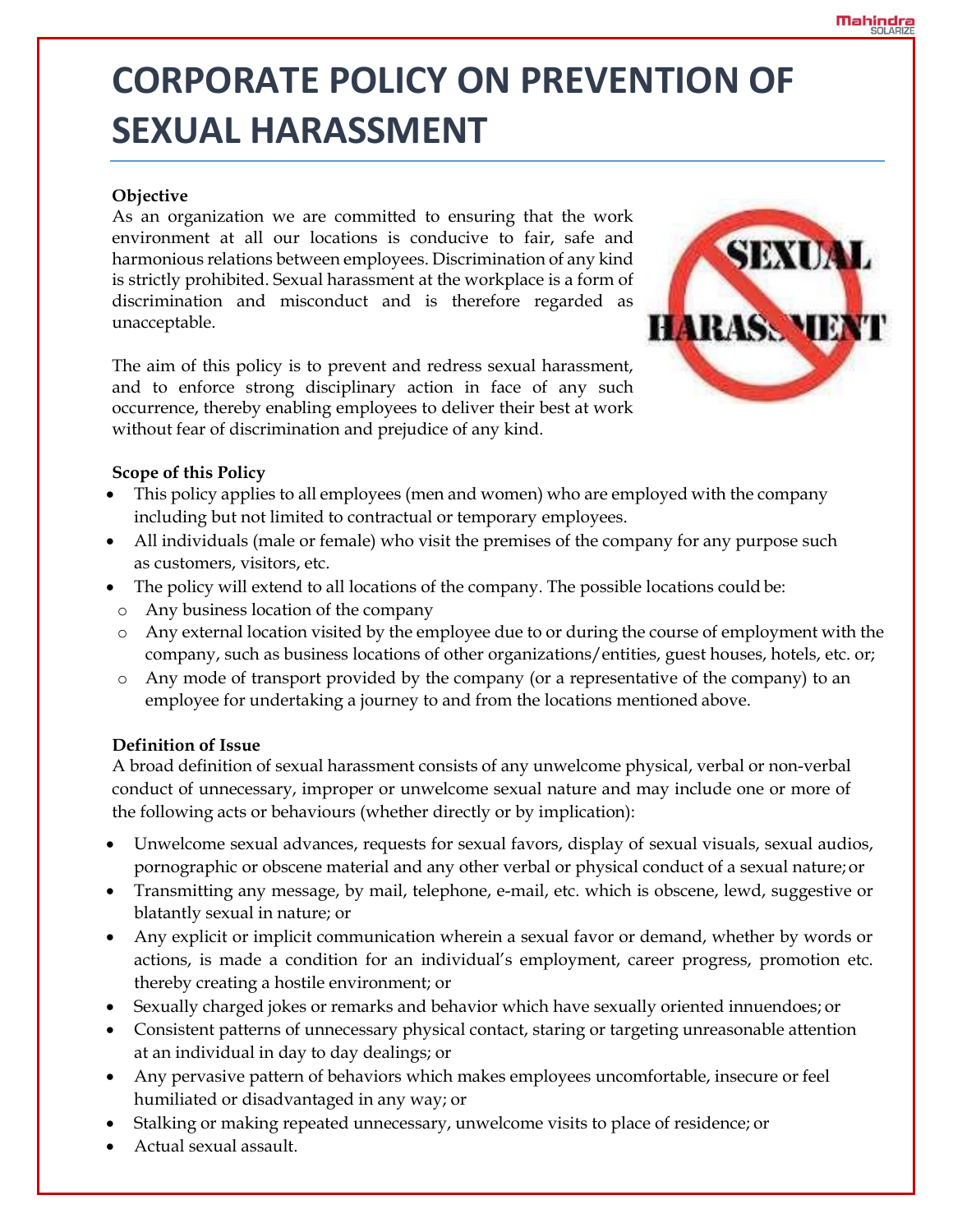The above list is an indicative but not an exhaustive list of possible forms of sexual harassment.

#### **Company approach to Sexual Harassment issues**

The company views all incidents of sexual harassment seriously and follows a zero tolerance approach towards any act of sexual harassment. All incidents of sexual harassment are prohibited, and any complaint or report of sexual harassment will be investigated, and if proved, appropriate action will be taken against the offending person. The nature and seriousness of the offence will be adjudged by a Committee depending on several factors, including the presence of the following circumstances while the employee or aggrieved individual was being subjected to any acts of sexual harassment:

- i. Implied or explicit promise of preferential treatment in one's employment
- ii. Implied or explicit threat of detrimental treatment in one's employment
- iii. Implied or explicit threat about one's present or future employment status
- iv. Interferes with one's work or creates an intimidating or hostile work environment for one
- v. Humiliating treatment likely to affect one's health or safety

The circumstances listed above are not exhaustive. Every proven act of sexual harassment will be treated as misconduct under the service rules and appropriate action will be undertaken for such misconduct.

# **Complaints Handling Process**

The company has established the following process to ensure that any incidence of sexual harassment is dealt with appropriately, sensitively and expeditiously.

# A. FORMATION OF AN INTERNAL COMPLAINTS COMMITTEE FOR SEXUAL HARASSMENT

In our company, an Internal Complaints Committee (hereby referred to as "Committee") has been constituted. At Mahindra Solarize, The CEO along with the HR Team will be jointly responsible for the formation of the Committee and ensuring that all complaints are addressed by the Committee. The constitution of the Committee is as per the provisions of the Sexual Harassment of Women at the Workplace (Prevention, Prohibition and Redressal) Act 2013 (effective 9th December 2013; hereafter termed "Act").

The composition of the Committee is as follows:

| Category of the<br>member        | No. of<br>members | Name                                                                           |  |
|----------------------------------|-------------------|--------------------------------------------------------------------------------|--|
| Presiding Officer                |                   | Trupti Wilankar                                                                |  |
| <b>Members</b>                   | 5                 | Rustom<br>Vesavevala<br>Ami Goda<br>Dipti Gandhi<br>Prejith E.<br>Preeti Singh |  |
| Member of an NGO<br>'Association |                   | Rama Sarode                                                                    |  |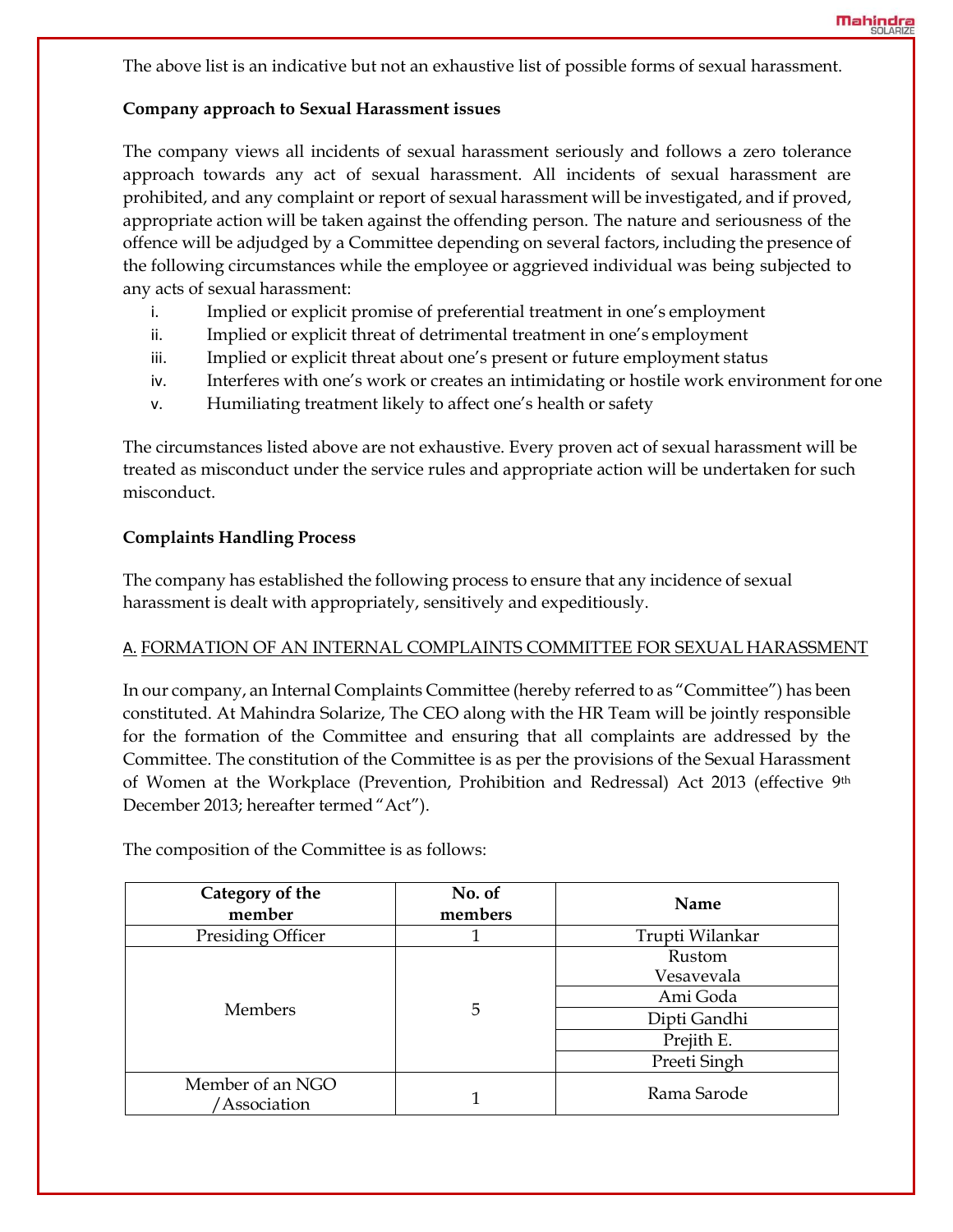#### B. PROCESS FOR DEALING WITH INCIDENTS OF SEXUAL HARASSMENT

Any employee or aggrieved individual who experiences sexual harassment at the premises must file a complaint in writing to the committee within three months from the date of the incident. However, this time limit may be extended by the Committee if there are substantial reasons, justifications or circumstances which have prevented the employee or individual from filing this complaint. In the event of the physical or mental incapacity of the affected employee or individual, his/her immediate family may also file such a complaint on his/her behalf.

# i. Settlement

After filing such a complaint, if the employee or aggrieved individual so requests, prior to initiating an enquiry, the Committee can try to settle the matter through conciliation, provided that no monetary settlement shall be made as a basis of such conciliation. If such a settlement is reached, the Committee will record the settlement and action will be taken by the company as specified in the recommendation. Copies of the settlement will also be provided to the employee or aggrieved individual and the respondent. However it is to be noted that wherever a settlement is arrived at, no further enquiry will be made by the Committee, unless the terms of the settlement have not been complied with.

# ii. Enquiry

- If the employee or aggrieved individual does not request for a settlement then, on receipt of such a complaint, the Committee will immediately arrange to fully investigate all relevant details of the matter.
- The Committee shall make the inquiry into the complaint in accordance with the principles of Natural Justice.
- A minimum number of three members of the Committee, including the Presiding Officer should be present for conducting the inquiry.
- Both parties will be given reasonable opportunity to be heard by the Committee. A copy of the findings shall also be given to both parties to enable them to make representations against the findings before the Committee.
- This inquiry will be completed within 90 days. Further, within 10 days of completion of the inquiry, the Committee will formally record the result of the inquiry and forward its recommendations for appropriate action to the concerned officers of the company who will act upon such recommendations within 60 days of receipt.
- An appeal to the decision of the company may be preferred within a period of 90 days to a court or tribunal as may be prescribed under the Act.

# iii. Interim relief

Where an inquiry is initiated on a complaint then, if the complainant so desires, he/she can request for any of the following actions to be taken during the pendency of the complaint as an interim measure of relief:

- Transfer of either of the parties to any other workplace; or
- Grant of leave to a complainant up to a period of three months; or
- Restraining the respondent from reporting on the work performance of the complainant or writing him/her a confidential report and assign the same to another officer; or
- Grant such other relief to the complainant as may be prescribed under the Act

The Committee may provide such recommendations to the company to implement. The leave granted to the complainant will be in addition to his/her entitled leave.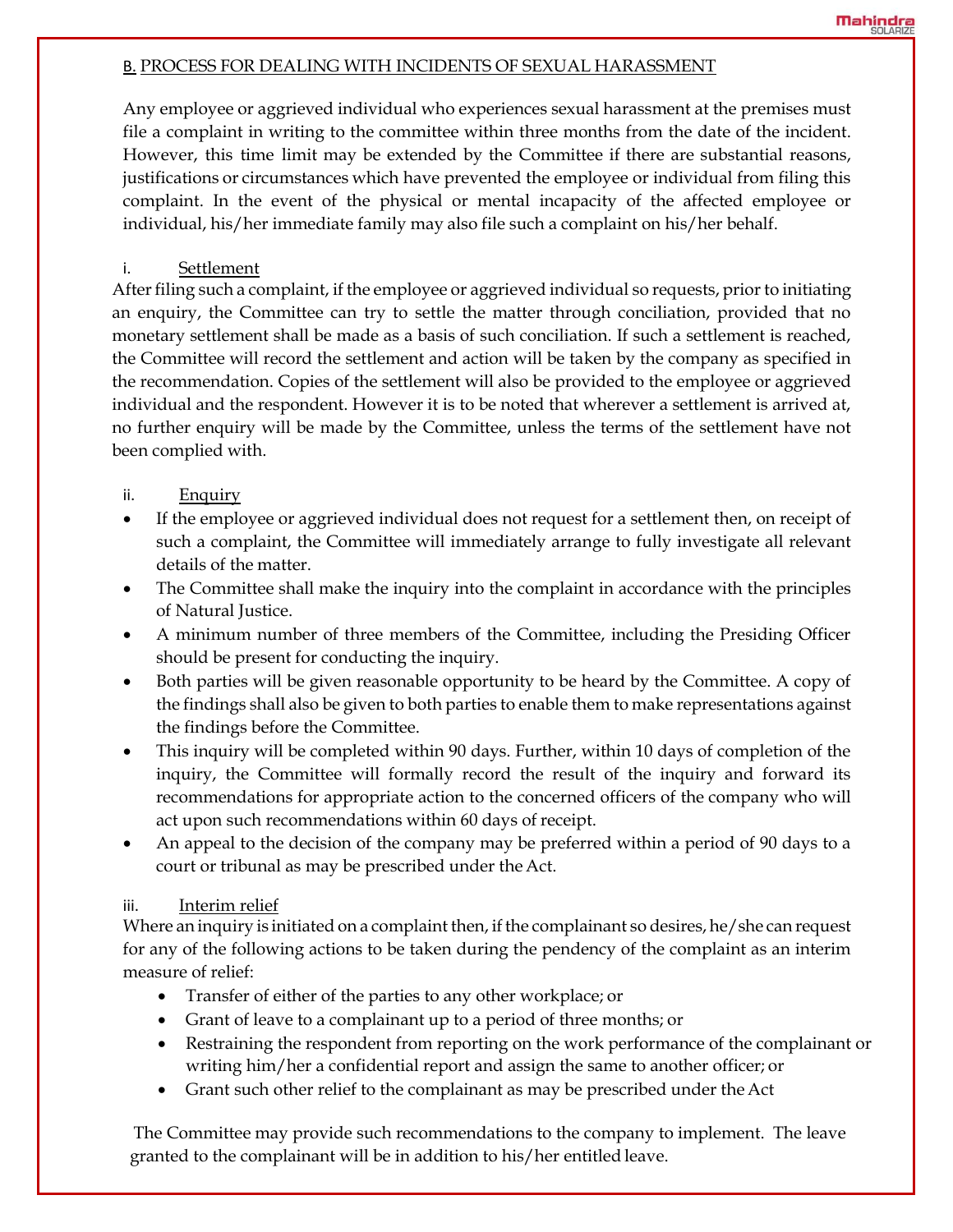iv. Procedure to be followed by the Committee for conducting an inquiry

For the purpose of conducting an inquiry into any complaint received by it from an employee or aggrieved individual, the Committee may:

- Summon and enforce the attendance of any person and examine him/her on oath;
- Require the discovery and production of documents; and
- Perform or require performance of any other such act which may be prescribed under the Act.

# v. Action against the Offender

- Necessary action, including but not limited to such disciplinary action as may be specified in the terms of employment of the offender(s), will be taken with regard to such offender(s) based on the circumstances and seriousness of the offence.
- If the Committee so deems fit and appropriate, then it may direct the respondent to pay compensation to the complainant (either through deduction from salary or in case respondent has left Mahindra Solarize, or is on leave, then direct payment.)
- If such compensation is not paid, then recovery of this amount will be done as an arrear of land revenue.
- vi. Invocation of Indian Penal Code

If the aggrieved person chooses to file a complaint in relation to the offence under the Indian Penal Code or any other applicable law, Mahindra Solarize will provide such assistance to him/her as he/she may require. Furthermore, the company may also cause to initiate action, under the Indian Penal code or any other applicable law, against the offender. In the event that the offender is an employee of a different entity/ organization/company, then if the aggrieved employee so desires, the company will cause to initiate action in the workplace at which the incident of sexual harassment took place.

# vii. False, frivolous or malicious complaints

Where the Committee arrives at a conclusion that the allegation against the offender is malicious or the complainant has made the complaint knowing it to be false or has produced any forged or misleading document, then the same will be viewed very seriously by the company and appropriate action will be taken against such complaints.

# viii. Confidentiality of the Complainant

Any complaints or incidences reported under this policy shall be treated with all possible care, sensitivity and discretion in protecting the sensibilities of the affected person and no information will be divulged publicly or to any third party which can enable identification of the identity of the affected person.

As the Act has come into force from 9th December 2013, all sectors/businesses are advised to implement the said policy and ensure adherence to the provisions of the Act and the rules.

# ix. Preparation of Annual report and compliance with appropriate Government The Committee will prepare an Annual report in accordance with Section 21 of the Act which shall contain the following details:

- Number of complaints of sexual harassment received in the year
- Number of complaints disposed of during the year
- Number of cases pending for more than 90 days
- Number of workshops or awareness programmes against sexual harassment carried out
- Nature of action taken by the concerned officers of the company